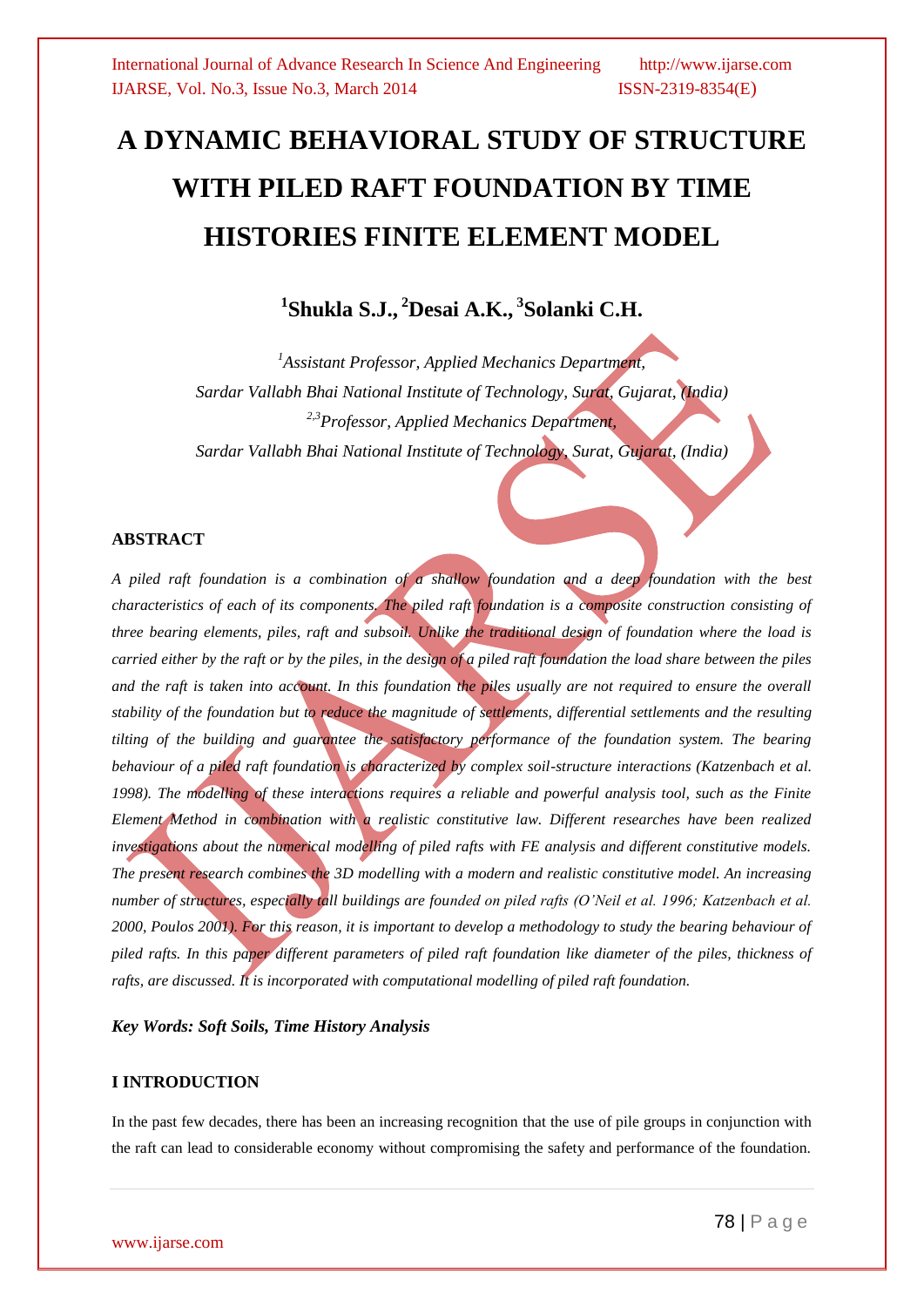Such a foundation makes use of both the raft and the piles, and is referred to here as a pile-enhanced raft or a piled raft.

Thus this is fundamentally different from foundation application where the piles or shafts are placed beneath the entire foundation and are assumed to carry all loads. An additional unique aspect of the piled - raft concept is that the deep-foundation elements are sometimes designed to reach their ultimate geotechnical axial compressive capacity under service loads. The piled-raft concept has also proven to be an economical way to improve the serviceability of foundation performance by reducing settlements to acceptable levels. This paper sets out the effect of subsoil types on the behaviour of tall building, with attention being focused on piled raft foundation systems. Some of the advantages of piled rafts are outlined, and then effect of subsoil on the behaviour of tall building was checked by time history analysis. For this three time histories of Bhuj and El Centro and yermo earthquake were selected.

#### **1.1 History of Piled Raft Foundations**

The piled raft foundation consists of three load-bearing elements: piles, raft and subsoil. According to their stiffness, the raft distributes the total load transferred from the structure as contact pressure below the raft and load over each of the piles. In conventional foundation design, it has to be shown that either the raft or the piles will support the building load with adequate safety against bearing capacity failure and against loss of overall stability. In piled raft foundation, the contributions of the raft and piles are taken into consideration to verify the ultimate bearing capacity and the serviceability of the overall system. Several studies of analyzing piled rafts have been reported in the literature. The approaches can be divided into simplified analytical methods and numerical methods such as finite element methods, boundary element methods or hybrid methods, all with various assumptions and constitutive laws.

Randolph (1994) presented new analytical approaches for the design of pile groups and piled raft foundations to focus on the settlement issue rather than the capacity. An equivalent pier analogue of pile groups and piled raft was proposed as the most direct method of estimating the stiffness of the foundation. Design principles were introduced for piled rafts with the aim of minimizing differential settlements by optimal location of the piles beneath the raft. Russo (1998) presented an approximate numerical method for the analysis of piled raft foundation, in which the raft is modelled as a thin plate and the piles as interacting nonlinear springs. Both the raft and the piles are interacting with the soil which is modelled as an elastic layer. Two sources of non-linearity are accounted for: the unilateral contact at the raft-soil interface, and the nonlinear load-settlement relationship of the piles. Both theoretical solutions and experimental results were used to verify that, despite the approximations involved, the proposed method of analysis can provide satisfactory solutions in both linear and non-linear range.

Prakoso and Kulhawy (2001) analyzed piled raft foundation using simplified linear elastic and nonlinear plane strain finite element models. The effects of raft and pile group system geometries and pile group compression capacity were evaluated on the average and differential displacements, raft bending moments, and pile butt load ratio. The results were synthesized into an updated, displacement-based, design methodology for piled rafts. Poulos (2001) demonstrated three different stages of design for piled raft foundation. In the first stage, the effects of the number of piles on load capacity and settlement are assessed through an approximate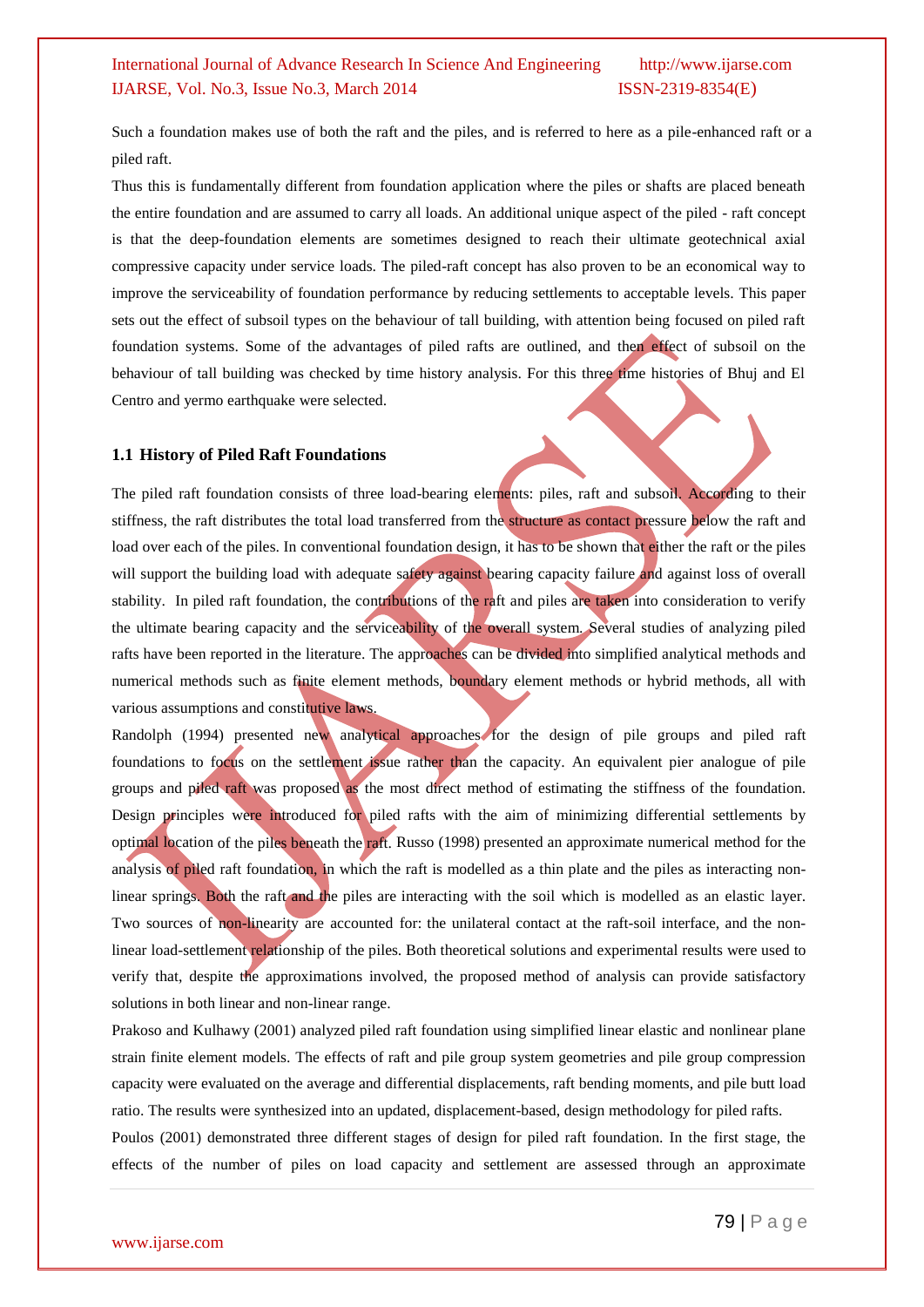analysis. The second stage is a more detailed examination to assess where piles are required. The third is a detailed design phase in which a more refined analysis is employed to confirm the optimum number and location of the piles. Procedures for estimating the necessary geotechnical parameters are also described.

Reul (2004) compared the bearing behaviour of a single pile, a freestanding pile group and a piled raft in overconsolidated clay by means of three-dimensional finite-element analysis, and demonstrated the influences of pile-pile interaction and pile-raft interaction. As a result of pile–raft interaction the skin friction was shown to increase with an increase in load or increase in settlement. It was also shown that under practically relevant loads, the piles of a piled raft do not reach their ultimate bearing capacity.

Sanctis and Mandolini (2006) proposed a simple criterion to evaluate the ultimate vertical load of a piled raft from the separate ultimate capacities of its components (the raft and the pile group) based on both experimental evidence and three dimensional finite-element analyses. The proportion of the load taken by the raft at failure is typically less than unity, depending on the pile layout and geometry. The ultimate capacity of the piled raft is at least 80% of the sum of the ultimate capacities of the separate components.

#### **II PRESENT WORK**

The foundations that designers are most likely to consider first for major structures on deep deposits of clay or sand are reinforced concrete rafts. Rafts spread the load from columns and load bearing walls over the widest possible area. Generally settlement consideration are the most important determinants of the final design and only in cases of extremely heavy structures must the possibility of bearing capacity failures can be seriously examined. To limit the settlement to the allowable value the practice is to use pile foundations.

The deep foundation elements (piles or shafts) are only placed beneath portions of a foundation and are intended to carry only a portion of the superstructure load. Thus this is fundamentally different from foundation application where the piles or shafts are placed beneath the entire foundation and are assumed to carry all loads. An additional unique aspect of the piled raft concept is that the deep foundation elements are sometimes designed to reach their ultimate geotechnical axial compressive capacity under service loads. After completion of verification process, finite element software SAP 2000 was used to model the actual work problem.

The data of the problem is as under:-

To check the behaviour of above building with piled raft foundation in soft soil, three different types of soils are considered. They are classified as under:-

- **Purely cohesive soils(C-soils):-** these soils are the soils which exhibit cohesion but the angle of shearing resistance  $\phi = 0$ . For examples cohesive soil, saturated clays and silts.
- **Cohesion less soils (ϕ - soils):-** these soils are the soils which do not have cohesion and they derive the strength from the intergranular friction. They are also referred as cohesion less soil i.e. sands and gravels.
- **Cohesive-cohesion less soils (c-ϕ soils):-** These are the composite soils having both cohesion and friction. So they are referred as  $c - \phi$  soils. I .e clayey sand, sandy clay, silty sand etc.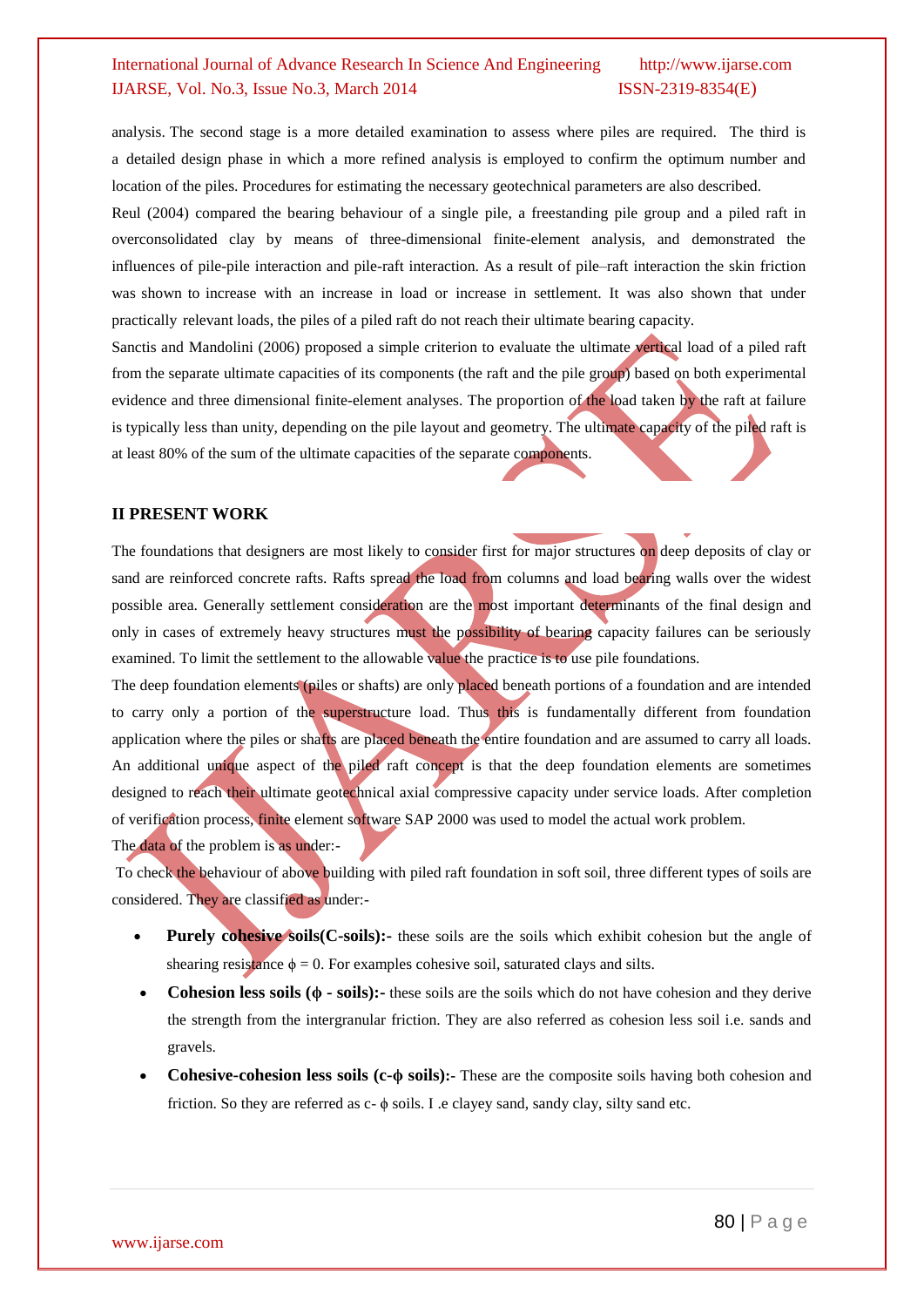## **2.1 Details of the Problem**



**Fig:1 Front view of 25 storey building with pile length l = 15 m**

**Fig:2 Front view of 25 storey building with pile**  length  $l = 30$  m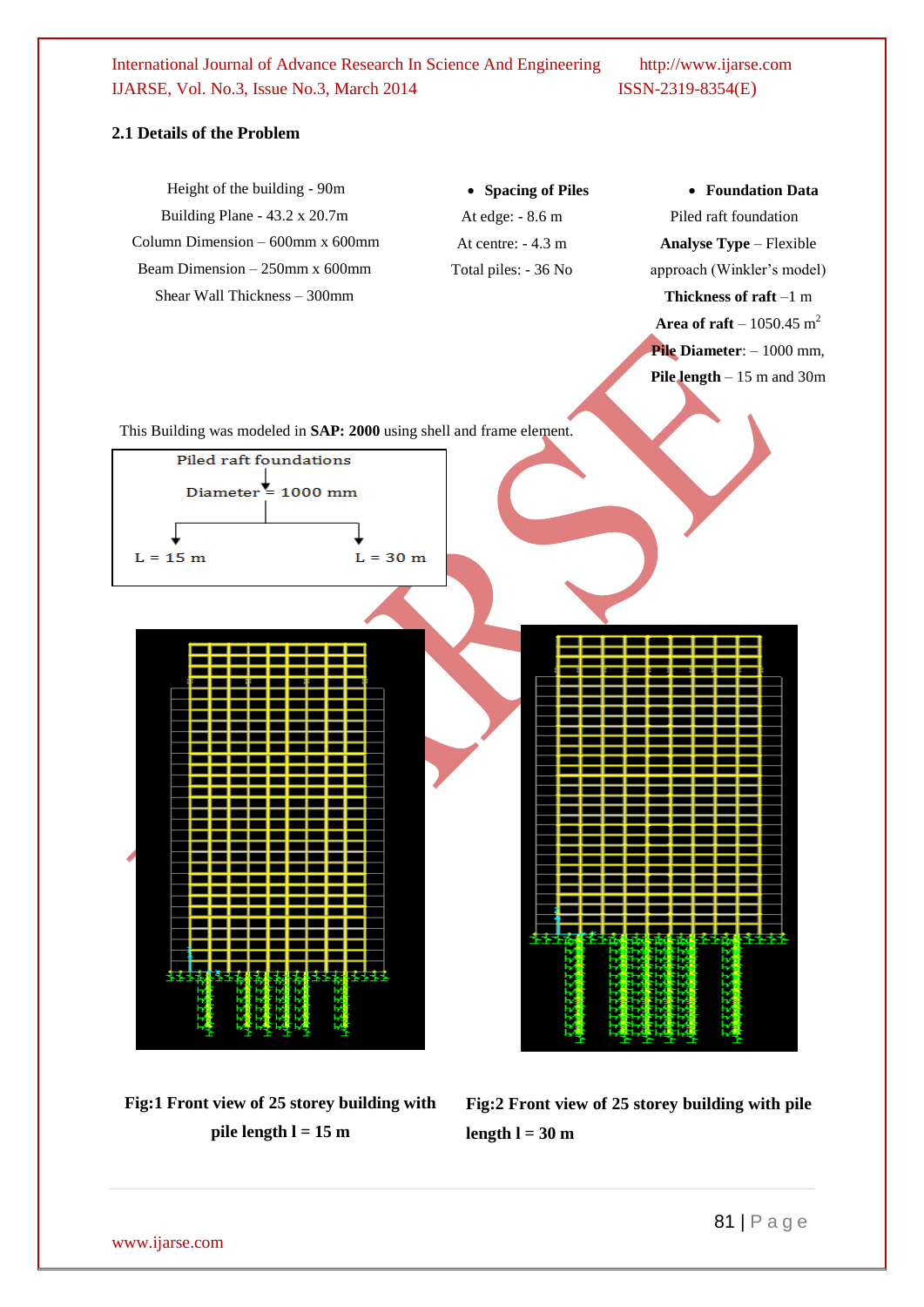Based on above soil types the Winkler's model (beams of elastic foundation) approach is adopted and foundation analysis was carried out for different combination of pile and raft dimensions.

In the following sections cohesion less soil is considered dense sand and cohesive soil is considered as loose clay. The combinations of raft and pile dimensions adopted for the analysis are as under



**Fig:4 3-D view of raft,**  $t = 1$  **m** 

Foundation along with surrounding soil is considered for analysis. The layering effect of soil is also considered. For analysis the building along with foundation was modeled as frame and shell element. Spring elements are used to represent the effect of soil for analysis.

The analysis was carried out in the form of time period for all three soil conditions which is as under.



#### **Fig:5 Mode Number Vs Time Period L = 15 M**

www.ijarse.com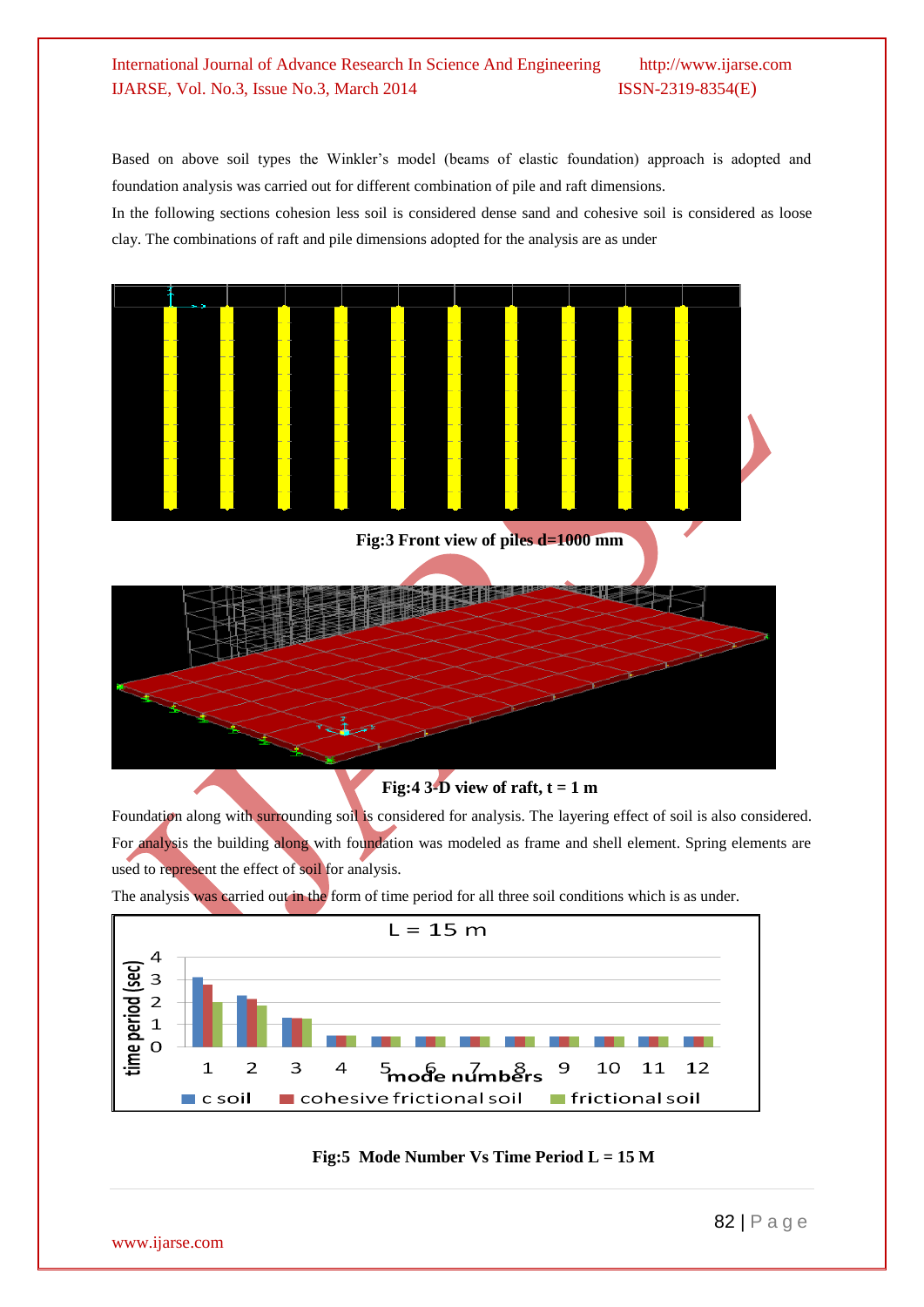

**Fig: 6 mode number Vs time period l = 15 m**

As shown in above figures, the structure with cohesive soil behave with more time period for first 3 modes as in case of cohesive soils, the conditions turns to more flexible and time period is increased for both pile lengths.

## **III DYNAMIC ANALYSIS**

All real physical structures behave dynamically when subjected to loads or displacements. The additional inertia forces, **from Newton's second law**, are equal to the mass times the acceleration. If the loads or displacements are applied very slowly, the inertia forces can be neglected and a static load analysis can be justified. Hence, dynamic analysis is a simple extension of static analysis. In addition, all real structures potentially have an infinite number of displacements. Therefore, the most critical phase of a structural analysis is to create a computer model with a finite number of mass less members and a finite number of node (joint) displacements that will simulate the behaviour of the real structure. The mass of a structural system, which can be accurately estimated, is lumped at the nodes. Also, for linear elastic structures, the stiffness properties of the members can be approximated with a high degree of confidence with the aid of experimental data. However, the dynamic loading, energy dissipation properties and boundary (foundation) conditions for many structures are difficult to estimate. This is always true for the cases of seismic input or wind loads. To reduce the errors that may be caused by the approximations summarized in the previous paragraph, it is necessary to conduct many different dynamic analyses using different computer models, loading and boundary conditions. This ground acceleration is descritized by numerical values at discrete time intervals. Integration of this time acceleration history gives velocity history, integration of which in turn gives displacement history.

#### **3.1 Nonlinear Time History Analysis For 25 Storeys Building With Different Time Histories**

To check the behavior of the building with different earth quake with different duration and magnitude were adopted the details of these all time histories are as under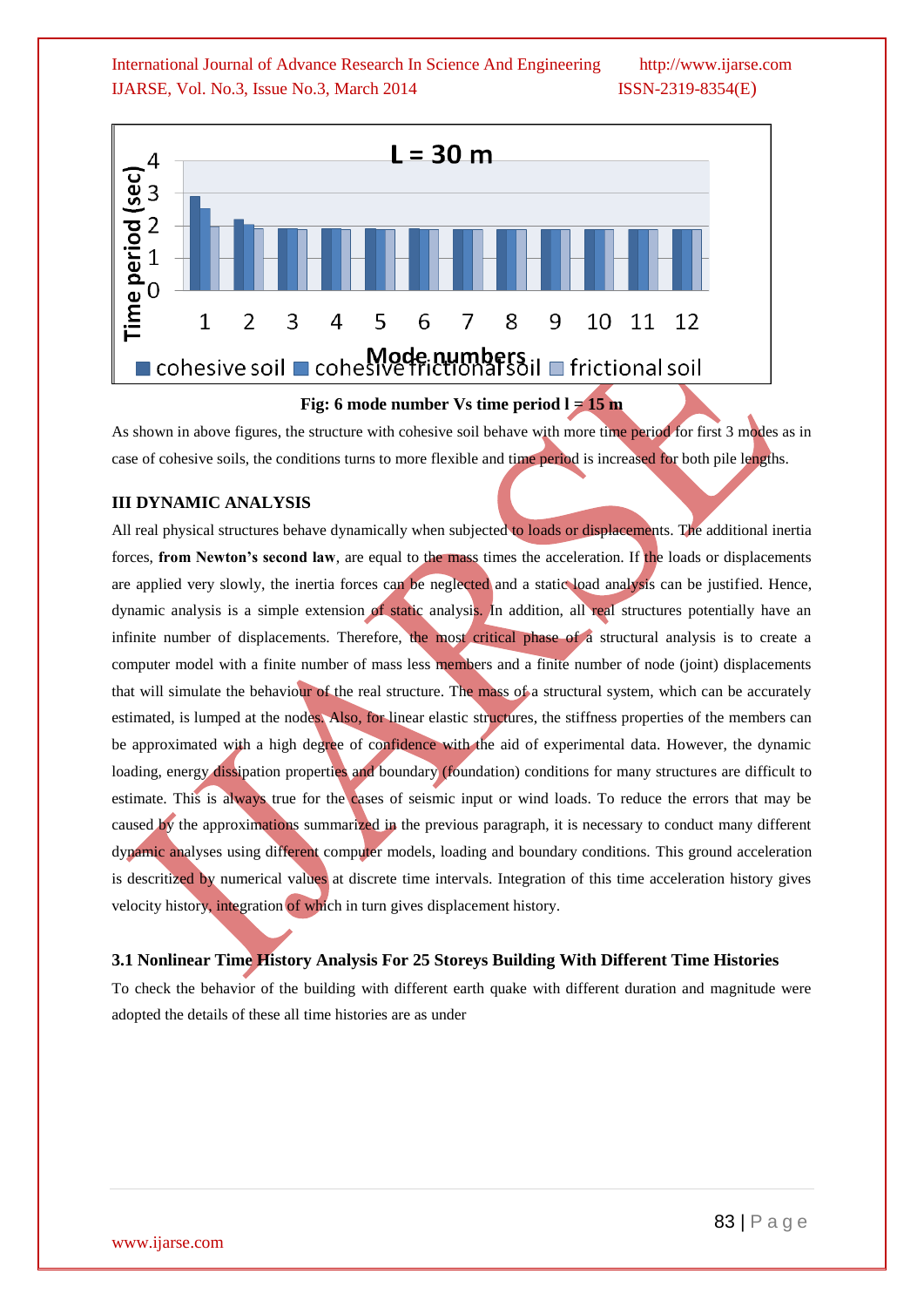

**Fig: 9 Accelogram for yermo earth quake, duration 12 sec.**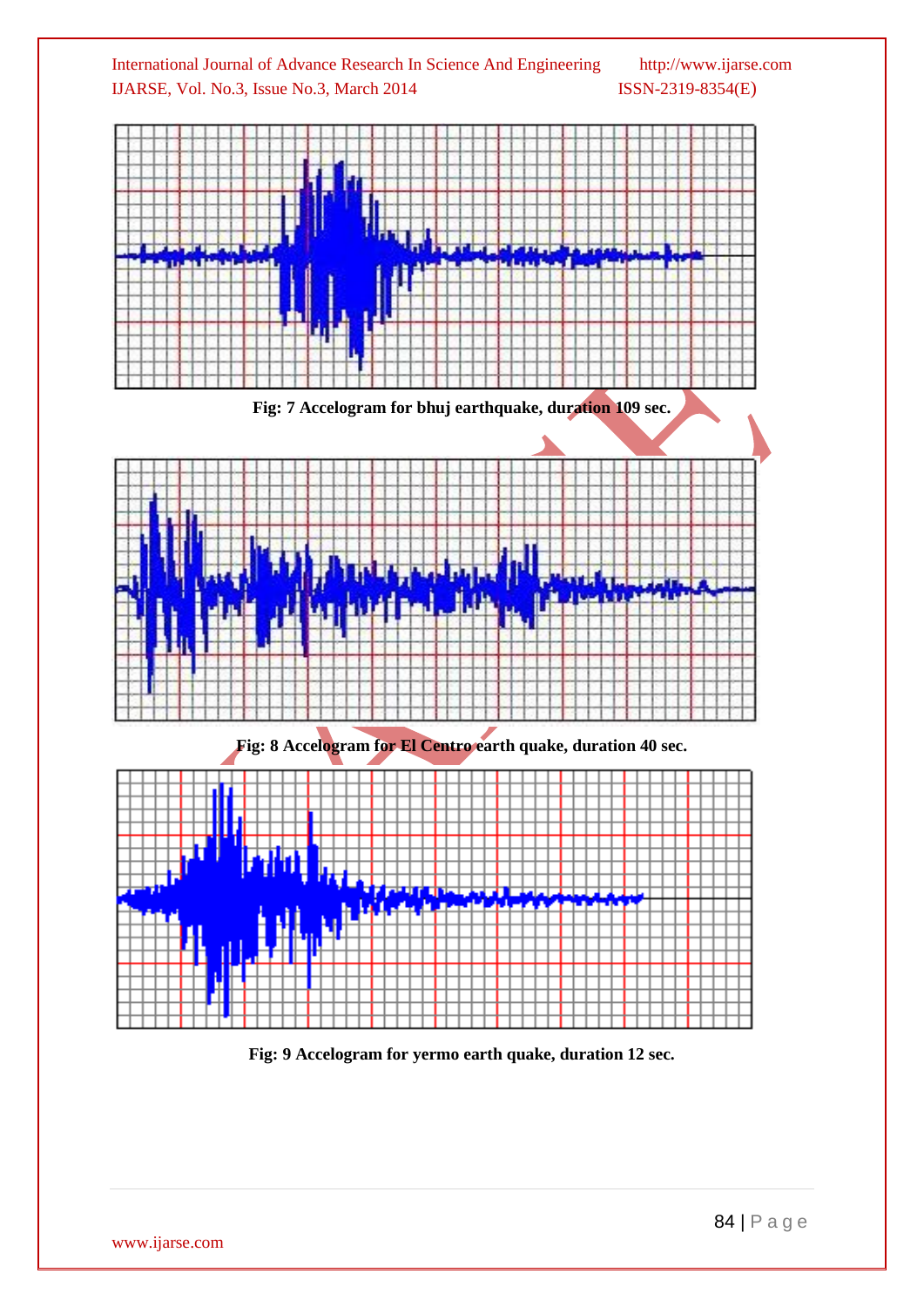#### **3.2 Analysis and Results of Dynamic Loading**



**i**) **Settlement of raft in z direction**  $l = 15$  **m**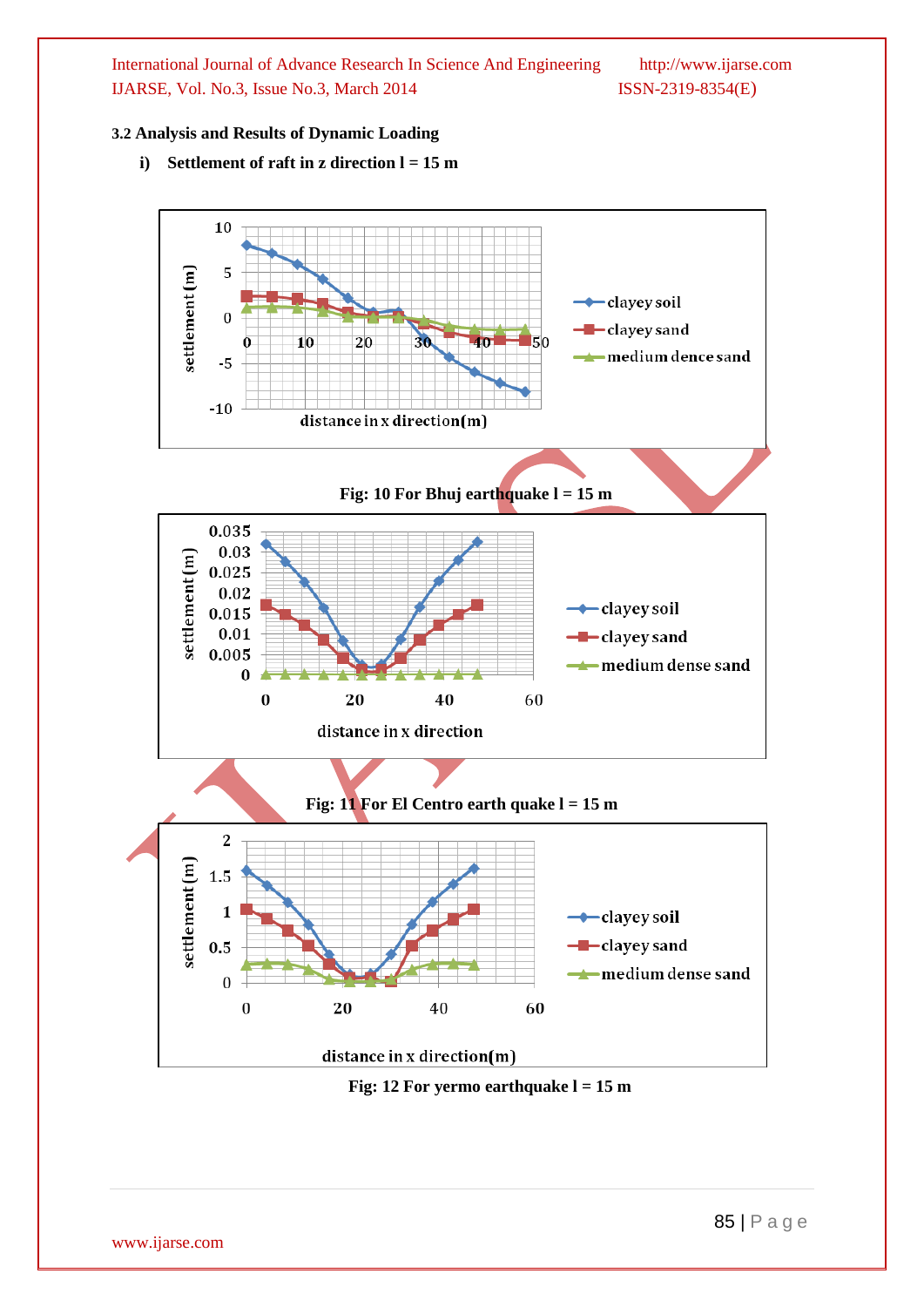![](_page_8_Figure_1.jpeg)

#### **ii) Settlement of raft in z direction l = 30m**

![](_page_8_Figure_3.jpeg)

As from above fig amongst all applied time histories, structure is under safer condition for all subsoil variation for El Centro earthquake where as for yermo earthquake and bhuj earthquake building is under safe condition for medium dense sand sub soil.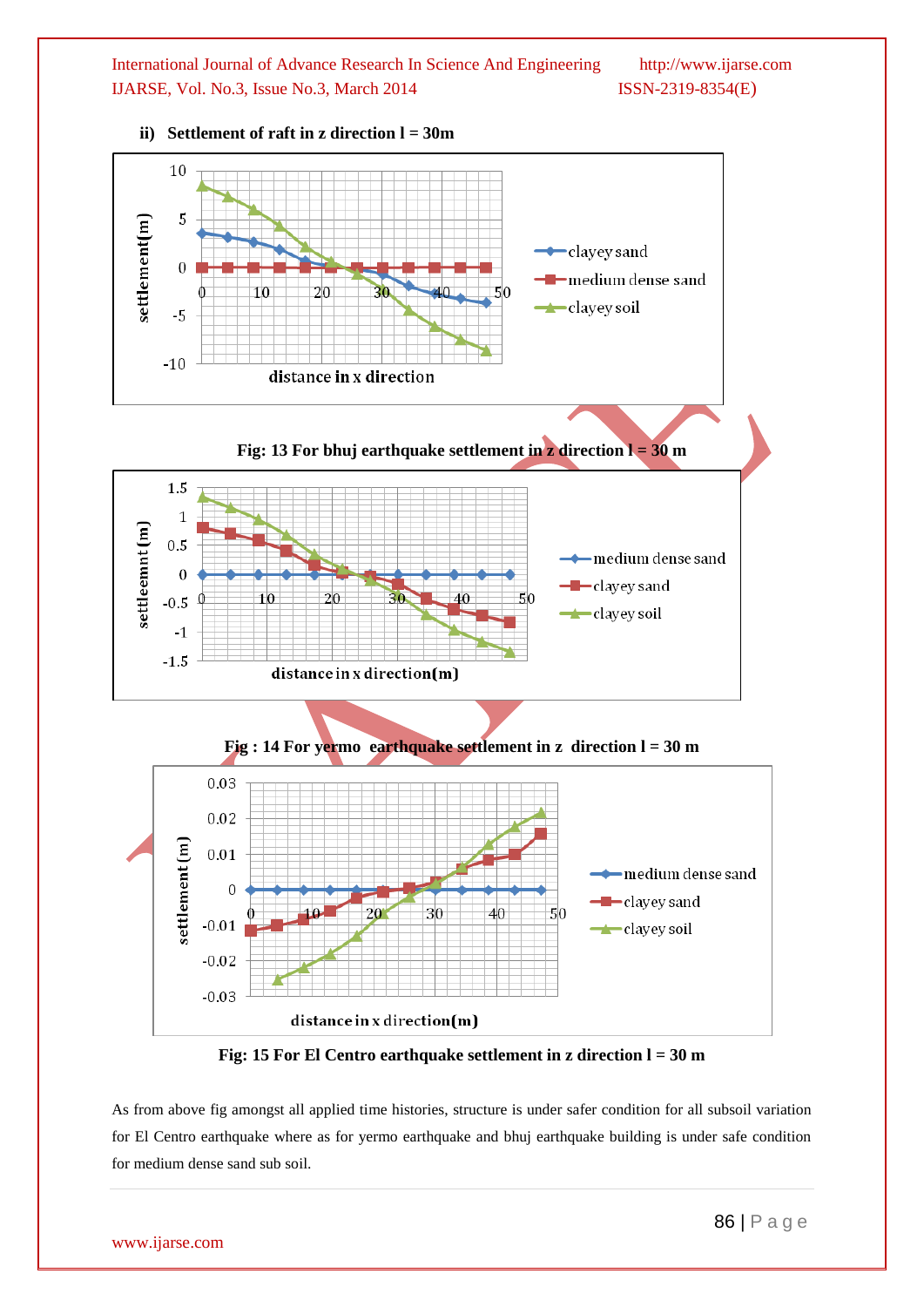In more for El Centro earthquake clayey sand reduce the settlement up to 55 % and medium dense sand reduce the settlement maximum up to 99% with compare to clayey soil.

#### **IV DISCUSSION AND CONCLUSIONS**

In this research work the analysis was carried out for 25 storey building with 3 different types of sub soil: medium dense sand (ϕ-soil), clayey sand(c- ϕ soil) and clayey soil(c-soil). The FEM modelling was carried out with Winkler's approach with different elastoplastic spring which represents soil elements with different modulus of subgrde reaction and study was carried out for time history analysis.

 In area of research work for static gravitational loading, it was observed that for the first 3 modes, c soil gives highest time period and  $\phi$  soil gives lowest time period. As c soil reflects more flexibility and structure behaves with more flexibly.

In case of dynamic analysis, three time histories were applied at the base of the footing with different duration and PGA. In which bhuj time history was with highest time period and highest PGA where as El-centro time history was with lowest duration and lowest PGA. The results and observations of above analysis are as under:-

- **Settlement in raft**
- **For bhuj earth quake:-c** soil gives settlement in the range of 7 to 8 m where as c- $\phi$  soil gives it in the range of 1.5 to 2 m which shows reduction of 65 to 75 % though structure fails in this two sub soil conditions because of excessive settlement beyond permissible limits (65 to 100 mm for raft IS;1904-1966) where as φ soil gave 90 mm to 100 mm settlement which was on the verge of failure.
- **For yermo earth quake:**-c soil gives settlement in the range of 1.5 to 1.6 m where as c-ϕ soil gives it in the range of 0.5 to 1 m which shows reduction of 35 to 40 % and  $\phi$  soil gave 5 mm to 270 mm which shows reduction of 75 to 85 % though structure fails in all sub soil conditions because of excessive settlement beyond permissible limits (65 to 100 mm for raft IS;1904-1966)
- **For El Centro** earth quake: c soil gives settlement in the range of 22 to 32 mm where as c-ϕ soil gives it in the range of  $12$  to 17 mm which shows reduction of 45 to 55 % and  $\phi$  soil gave 1 mm to 2 mm which shows reduction of 99% structure remain steady in all sub soil conditions because settlement within permissible limits (65 to 100 mm for raft IS;1904-1966)

#### **REFERENCES**

- 1) Bakholdin B.V. "*Piled Raft Foundations Design and Characteristics of Construction Procedures*", Soil Mechanics and Foundation Engineering, Vol 40, No 5, 2003
- 2) Balasurbamaniam S., Oh E.Y. N "*Parametric Study on Piled Raft Foundation in Sand Using Numerical Modelling* "eleventh east Asia pacific conference on structural engineering and construction,nov19-21,Taipei,taiwan
- 3) Bhattacharya S., Madabhushi S.P.G. "*A Critical Review of Methods For Pile Desing In Seismically Liquefiable Soils*", Bull Earthquake Engineering, 2008,Vol 6 Pg:407-446
- 4) Engin H.K.,E.G.Septanika And R.B.J. "*Estimation of Pile Group Behaviour Using Embedded Piles*" , Iacmag, 1-6 Oct. (2008),Goa,India